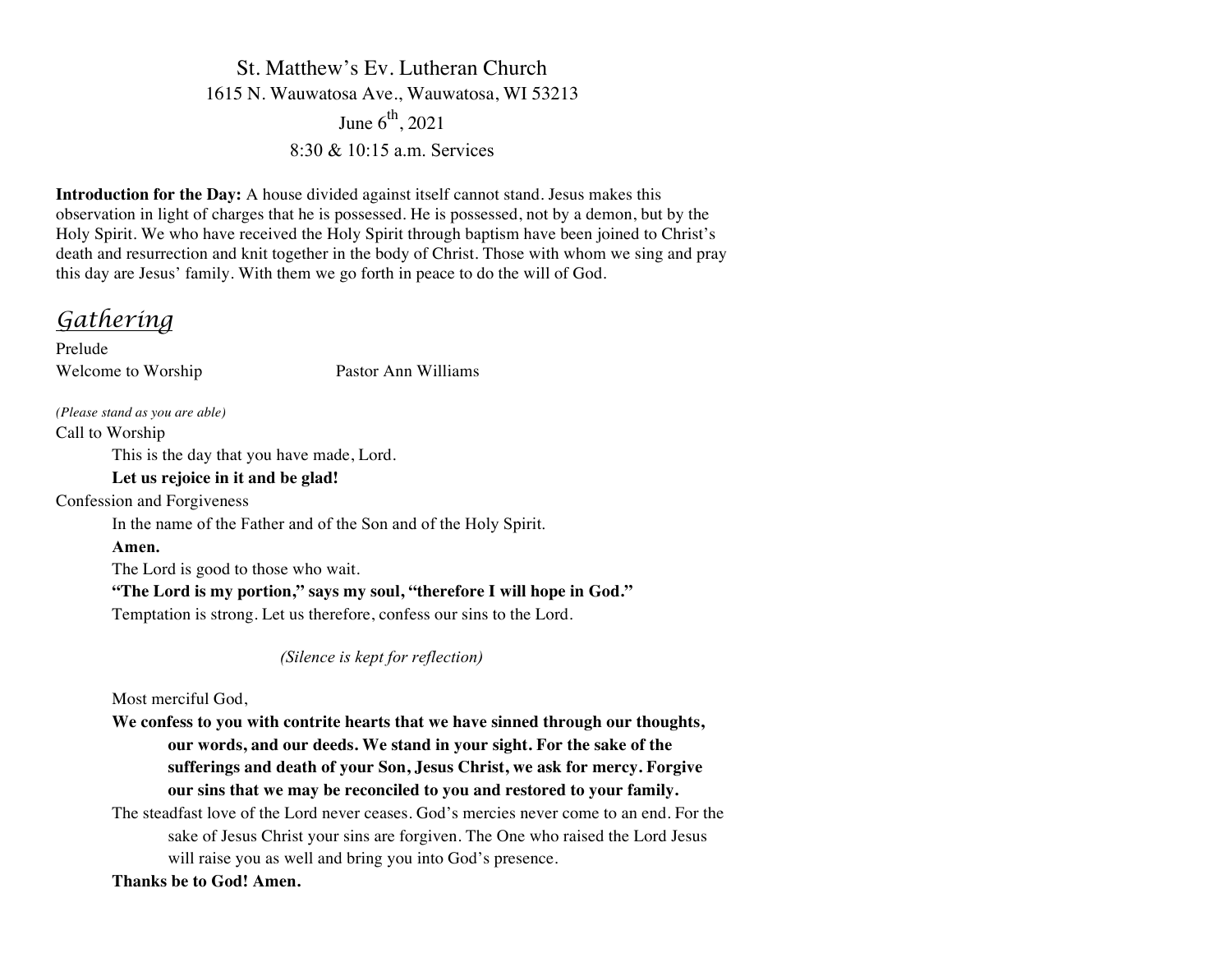Gathering Song **#836 Joyful, Joyful We Adore Thee** [Stanzas 1 & 3]

Please meditate on the hymn text.

*Joyful, joyful we adore thee, God of glory, Lord of love! Hearts unfold like flow'rs before thee, praising thee, their sun above. Melt the clouds of sin and sadness, drive the gloom of doubt away. Giver of immortal gladness, fill us with the light of day.*

*Thou art giving and forgiving, ever blessing, ever blest, well-spring of the joy of living, ocean-depth of happy rest!* 

Text: Henry van Dyke, 185201922. Music: Ludwig van Beethoven, 1770-1827, adapt. Tune: Hymn to Joy 87 87D.

Opening Litany for *"A House Divided? A Family Restored"* Sunday Behold how good and pleasant it is for all to dwell together in unity! **May peace and harmony reign where hate and vengeance once ruled.** It is fear that divides God's people and tears them apart. **But we are united by God's love.** In homes where forgiveness has yet to be offered, **Be our King of Peace.** Above all else, put on love, which is the perfect bond of unity. **May God's love circle the globe, binding what is broken all over the world.**

Apostolic Greeting

The grace of our Lord Jesus Christ, the love of God and the communion of the Holy Spirit be with you all. **And also with you.**

Prayer of the Day

Let us pray. All-powerful God, in Jesus Christ you turned death into life and defeat into victory. Increase our faith and trust in him, that we may triumph over all evil in the strength of the same Jesus Christ, our Savior and Lord. **Amen.**

*Word*

*(Please be seated)*

First Reading Genesis 3:8-15

*Immediately after Adam and Eve eat the forbidden fruit, they hide from God. Neither takes responsibility for their sin, instead blaming each other, the snake, and even God. The curse on the snake was understood as a messianic prophecy by the early church, who associated Eve's "offspring" with Christ.*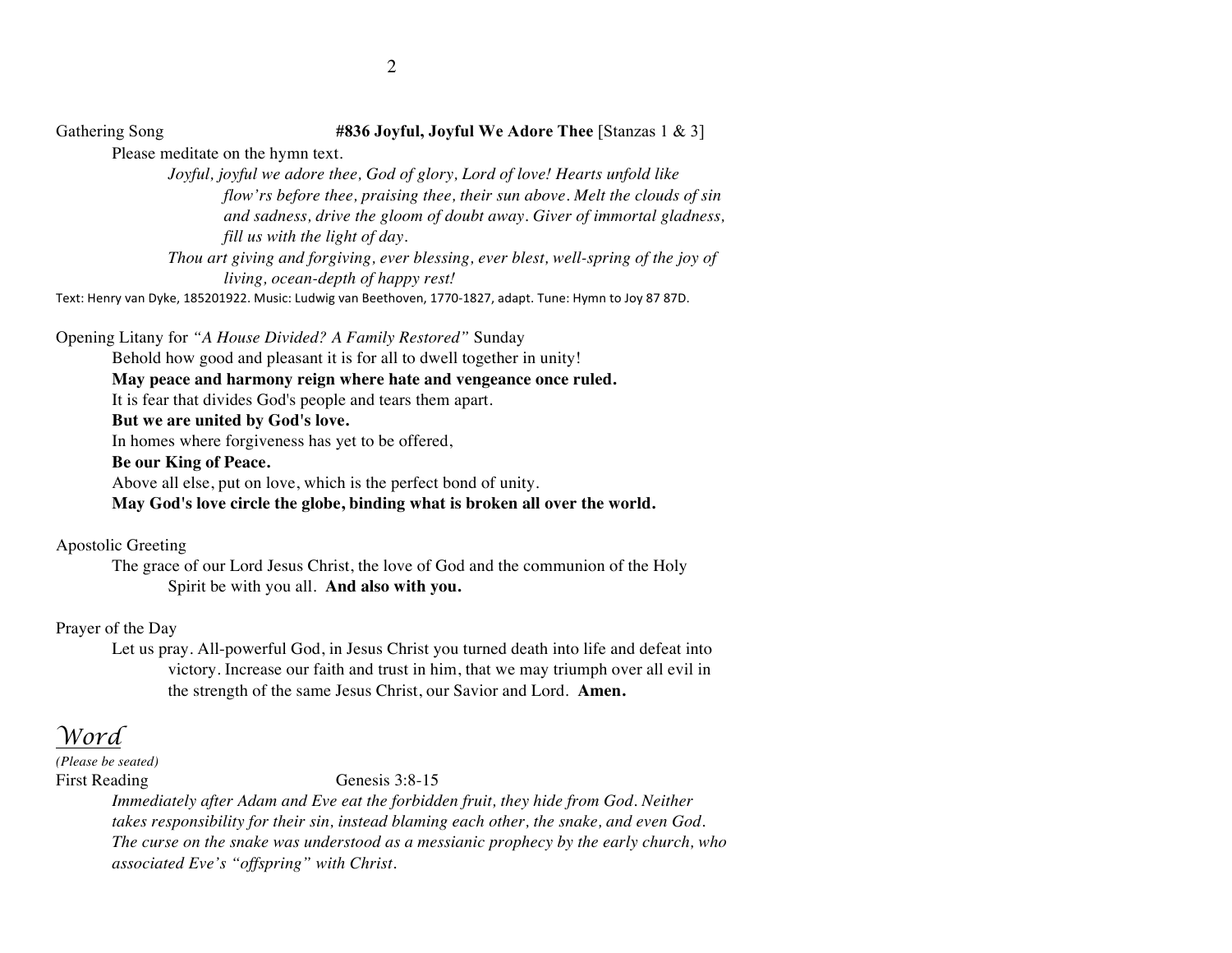A reading from Genesis, Chapter 3.

- [Adam and Eve] heard the sound of the LORD God walking in the garden at the time of the evening breeze, and the man and his wife hid themselves from the presence of the LORD God among the trees of the garden. But the LORD God called to the man, and said to him, "Where are you?" He said, "I heard the sound of you in the garden, and I was afraid, because I was naked; and I hid myself."
- He said, "Who told you that you were naked? Have you eaten from the tree of which I commanded you not to eat?" The man said, "The woman whom you gave to be with me, she gave me fruit from the tree, and I ate." Then the LORD God said to the woman, "What is this that you have done?" The woman said, "The serpent tricked me, and I ate."
- The LORD God said to the serpent, "Because you have done this, cursed are you among all animals and among all wild creatures; upon your belly you shall go, and dust you shall eat all the days of your life. I will put enmity between you and the woman, and between your offspring and hers; he will strike your head, and you will strike his heel."

Word of God, word of life. **Thanks be to God.**

Psalm Psalm 130, Read Responsively *Wait for the LORD, for with the LORD there is steadfast love. (Ps. 130:7)*

Let us read responsively from Psalm 130.

Out of the depths I cry to you, O LORD;

**O LORD, hear my voice! Let your ears be attentive to the voice of my supplication.** If you were to keep watch over sins, O LORD, who could stand?

**Yet with you is forgiveness, in order that you may be feared.**

I wait for you, O LORD; my soul waits; in your word is my hope.

- **My soul waits for the Lord more than those who keep watch for the morning, more than those who keep watch for the morning.**
- O Israel, wait for the LORD, for with the LORD there is steadfast love; with the LORD there is plenteous redemption.

### **For the LORD shall redeem Israel from all their sins.**

Word of God, word of life. **Thanks be to God.**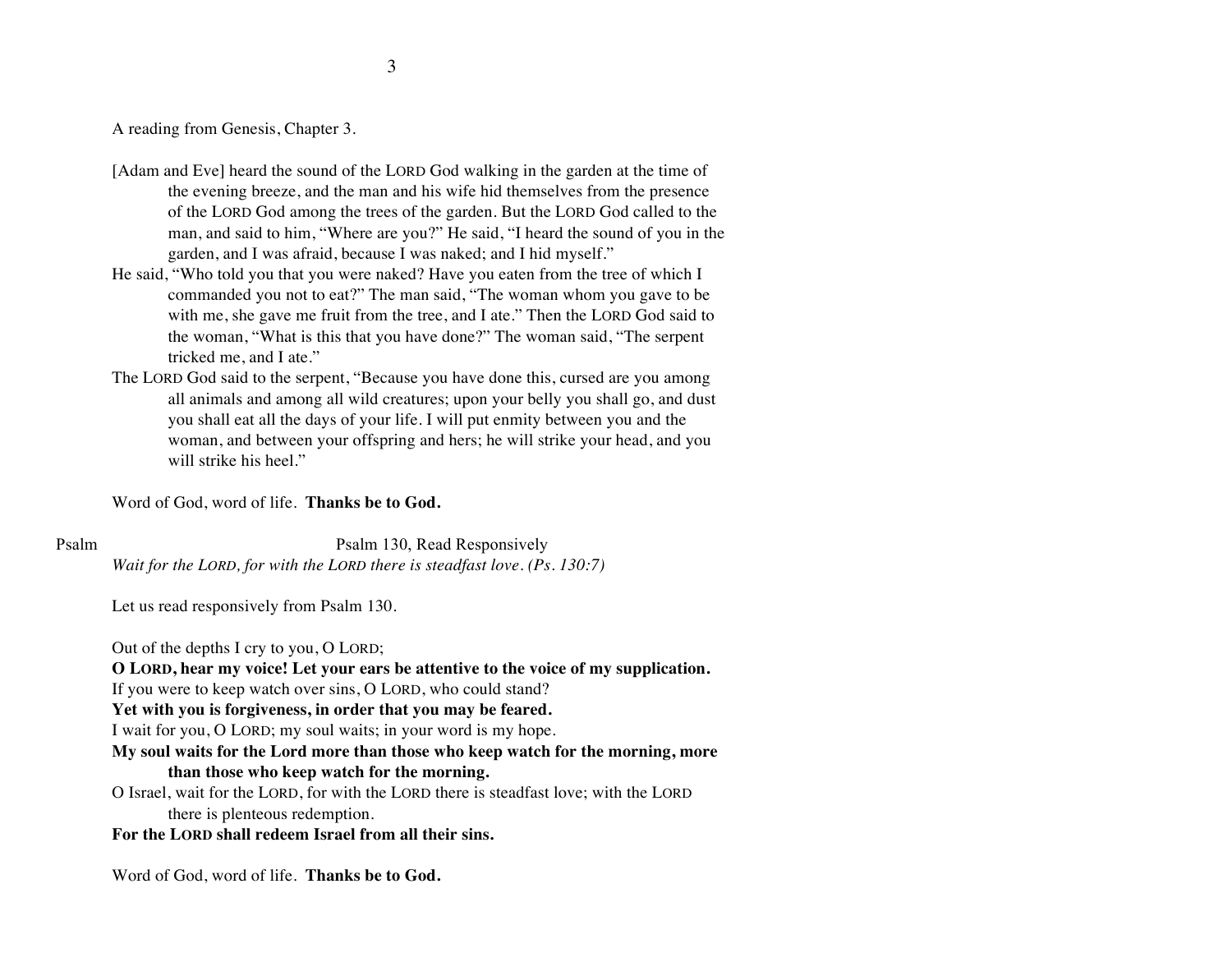### Second Reading 2 Corinthians 4:13-5:1

*Life in the present is transitory and cannot compare with the eternal home God has prepared for us. So, we do not despair no matter what life might bring because we know that as God raised Jesus from the dead, God promises to bring us into eternal life.*

A reading from 2 Corinthians, Chapters 4 and 5.

- Just as we have the same spirit of faith that is in accordance with scripture—"I believed, and so I spoke"—we also believe, and so we speak, because we know that the one who raised the Lord Jesus will raise us also with Jesus, and will bring us with you into his presence. Yes, everything is for your sake, so that grace, as it extends to more and more people, may increase thanksgiving, to the glory of God.
- So, we do not lose heart. Even though our outer nature is wasting away, our inner nature is being renewed day by day. For this slight momentary affliction is preparing us for an eternal weight of glory beyond all measure, because we look not at what can be seen but at what cannot be seen; for what can be seen is temporary, but what cannot be seen is eternal.
- For we know that if the earthly tent we live in is destroyed, we have a building from God, a house not made with hands, eternal in the heavens.

Word of God, word of life. **Thanks be to God.**

*(Please stand as you are able)*

### Gospel Acclamation page 171, **Alleluia. Lord to Whom Shall We Go?**  [Setting 6]

Please meditate on the hymn text.

*Alleluia. Lord, to whom shall we go? You have the words of eternal life. Alleluia!* Text: ELW, setting six. Music: Tillis Butler, d. 2002. Text and Music © Augsburg Publishing House. Used with permission. OneLicense.net A-703603.

Gospel Mark 3:20-35

*In response to charges that he is possessed, Jesus wonders aloud how anyone who is demon-possessed can cast out demons. Those who do the will of God are possessed by the Holy Spirit, siblings of Christ.*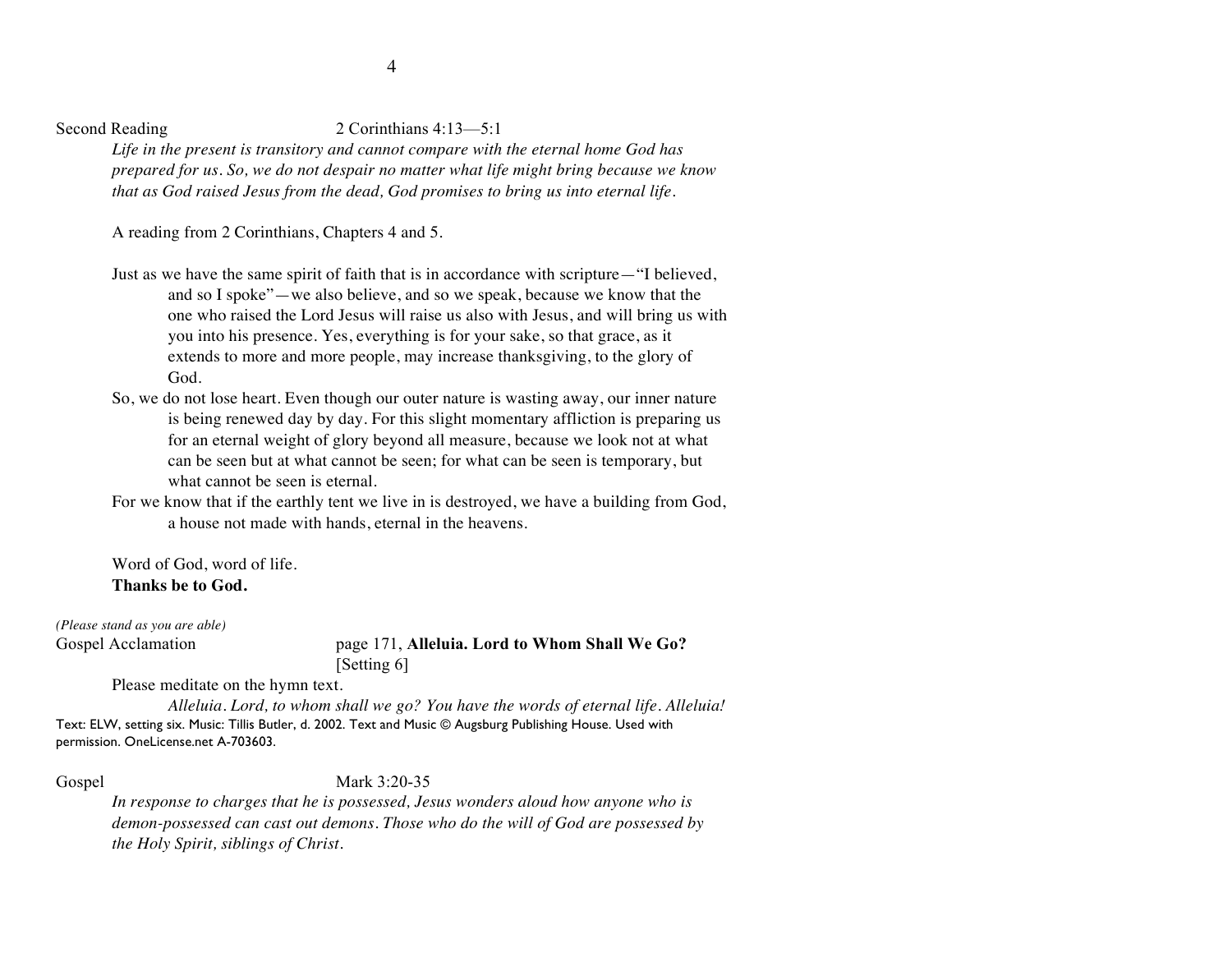The holy gospel according to Mark, the  $3<sup>rd</sup>$  chapter. **Glory to You O Lord.**

- [Jesus went home;] and the crowd came together again, so that [Jesus and the disciples] could not even eat. When his family heard it, they went out to restrain him, for people were saying, "He has gone out of his mind." And the scribes who came down from Jerusalem said, "He has Beelzebul, and by the ruler of the demons he casts out demons."
- And he called them to him, and spoke to them in parables, "How can Satan cast out Satan? If a kingdom is divided against itself, that kingdom cannot stand. And if a house is divided against itself, that house will not be able to stand. And if Satan has risen up against himself and is divided, he cannot stand, but his end has come.
- But no one can enter a strong man's house and plunder his property without first tying up the strong man; then indeed the house can be plundered.
- "Truly I tell you, people will be forgiven for their sins and whatever blasphemies they utter; but whoever blasphemes against the Holy Spirit can never have forgiveness, but is guilty of an eternal sin"—for they had said, "He has an unclean spirit."
- Then his mother and his brothers came; and standing outside, they sent to him and called him. A crowd was sitting around him; and they said to him, "Your mother and your brothers and sisters are outside, asking for you." And he replied, "Who are my mother and my brothers?" And looking at those who sat around him, he said, "Here are my mother and my brothers! Whoever does the will of God is my brother and sister and mother."

Word of God, word of life. **Thanks be to God.**

*(Please be seated)*

Sermon Pastor Ann Williams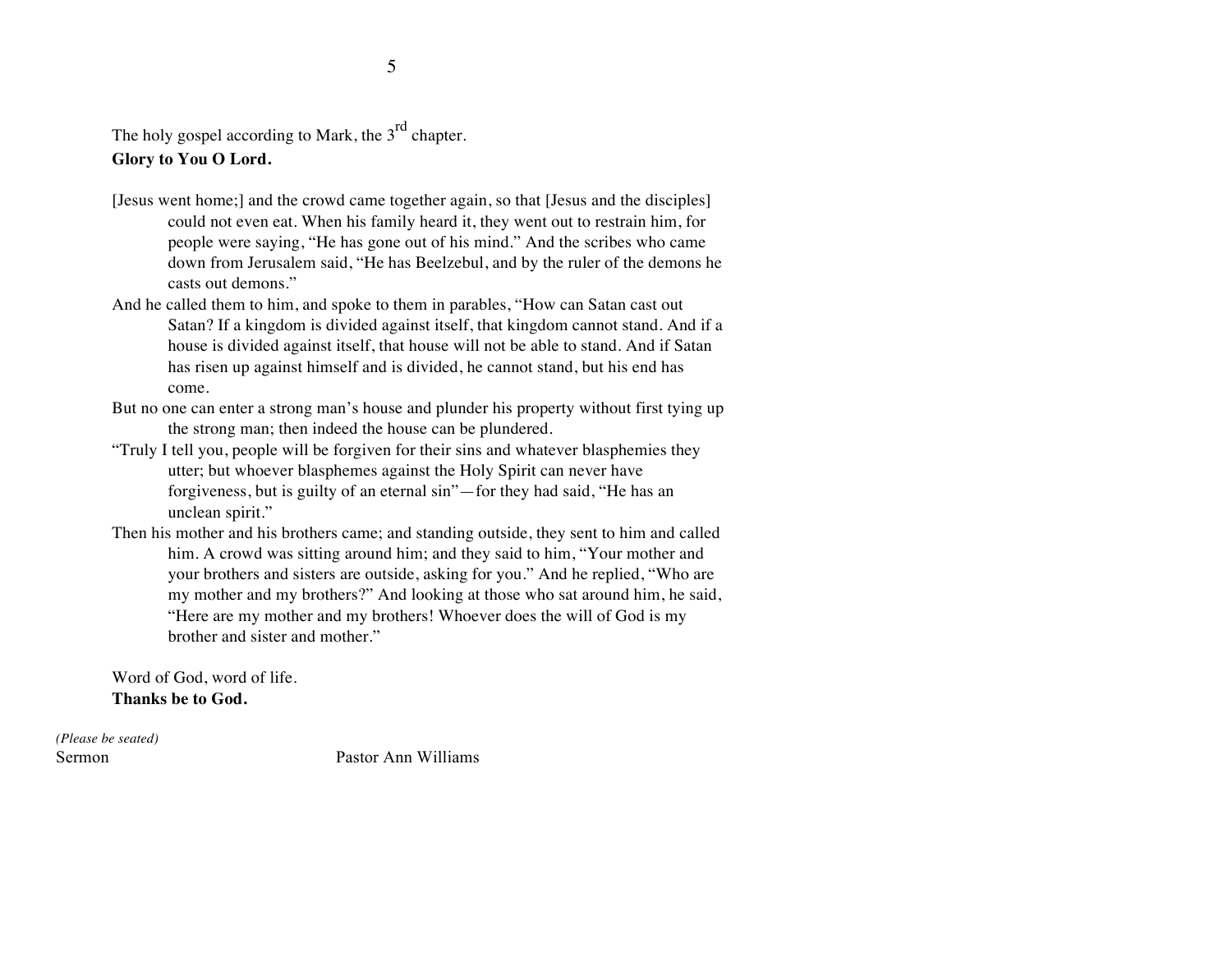*(Please stand as you are able)*

Hymn of the Day **#665 Rise, Shine, You People!** [Stanzas 1 & 2]

Please meditate on the hymn text.

*Rise, shine, you people! Christ the Lord has entered our human story; God in him is centered. He comes to us, by death and sin surrounded, with grace unbounded. See how he sends the pow'rs of evil reeling; he brings us freedom, light and life and healing. All men and women, who by guilt are driven, now are* 

*forgiven.*

Text: Ronald A. Klug, b. 1939, alt. Tune: Wojtkiewiecz 11 11 11 5. Music: Dale Wood, 1934-2003. Text and Music © 1974 Augsburg Publishing House. Used with permission. OneLicense.net A-703603.

## **(8:30 Service continues here)**

*(Please be seated)*

Affirmation of Baptism (Confirmation)

Dear friends, we give thanks for the gift of baptism and for these people, one with us in the body of Christ, who are making public affirmation of their baptism.

*[I present [names], who desire to make public affirmation of their baptism.]*

Let us pray. Merciful God, we thank you for *these sisters and brothers,* whom you have made your own by water and the Word in baptism. You have called them to yourself, enlightened them with the gifts of your Spirit, and nourished them in the community of faith. Uphold your servants in the gifts and promises of baptism and unite the hearts of all whom you have brought to new birth. We ask this in the name of Christ.

### **Amen.**

*(Please stand as you are able)*

Profession of Faith

I ask you to profess your faith in Christ Jesus, reject sin, and confess the faith of the church.

Do you renounce the devil and all the forces that defy God, the powers of this world that rebel against God, and the ways of sin that draw you from God?

# **Confirmands: I renounce them.**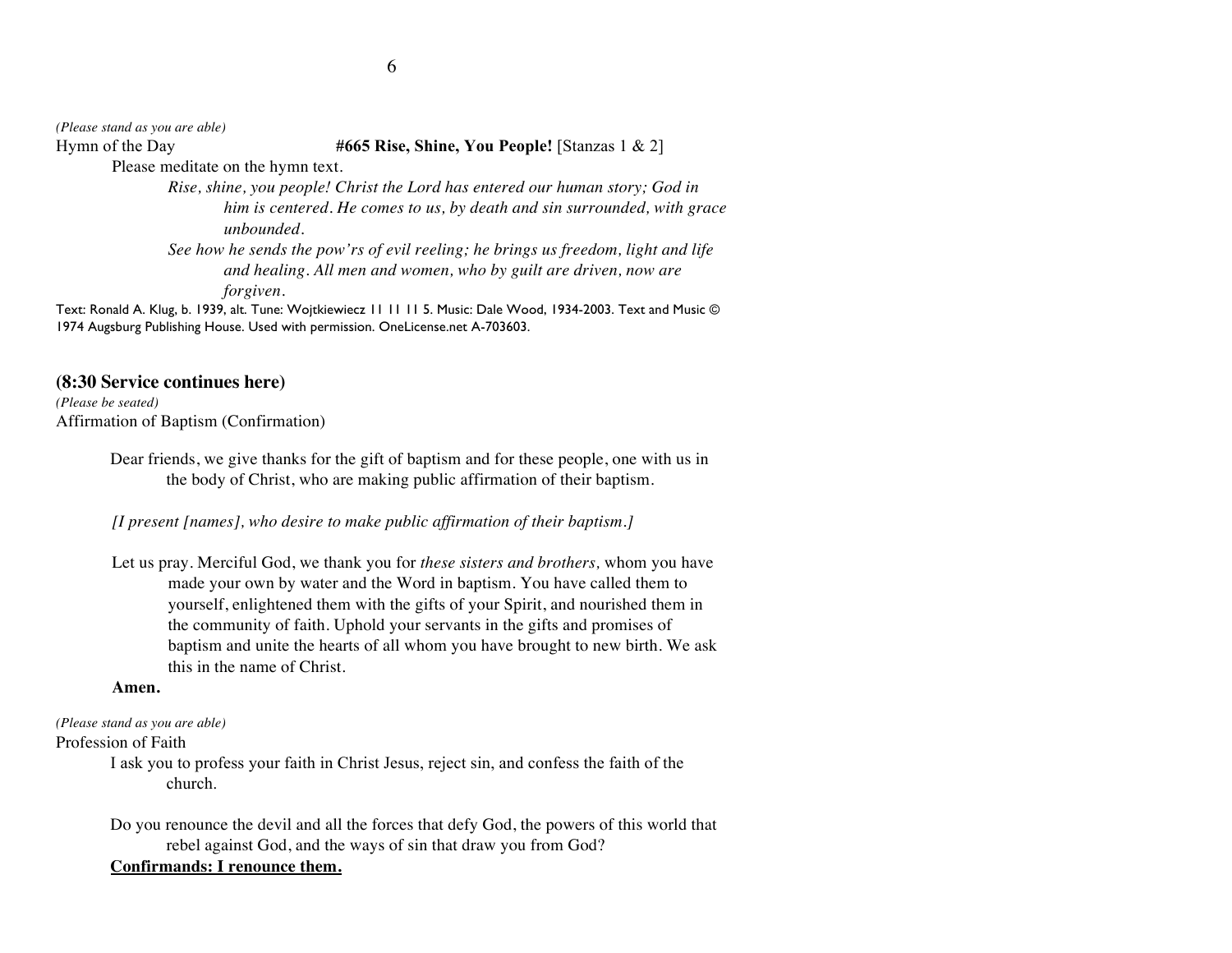*[Congregation joins in the creed.]* Do you believe in God the Father? **I believe in God, the Father almighty, creator of heaven and earth.**

Do you believe in Jesus Christ, the Son of God? **I believe in Jesus Christ, God's only Son, our Lord, who was conceived by the Holy Spirit, born of the virgin Mary, suffered under Pontius Pilate, was crucified, died, and was buried; he descended to the dead. On the third day he rose again; he ascended into heaven, he is seated at the right hand of the Father, and he will come to judge the living and the dead.**

Do you believe in God the Holy Spirit?

**I believe in the Holy Spirit, the holy catholic church, the communion of saints, the forgiveness of sins, the resurrection of the body, and the life everlasting.**

*(Please be seated)*

Affirmation in the Presence of the Assembly

You have made public profession of your faith. Do you intend to continue in the covenant

God made with you in holy baptism:

to live among God's faithful people,

to hear the word of God and share in the Lord's supper,

to proclaim the good news of God in Christ through word and deed,

to serve all people, following the example of Jesus,

and to strive for justice and peace in all the earth?

# **Confirmands: I do, and I ask God to help and guide me.**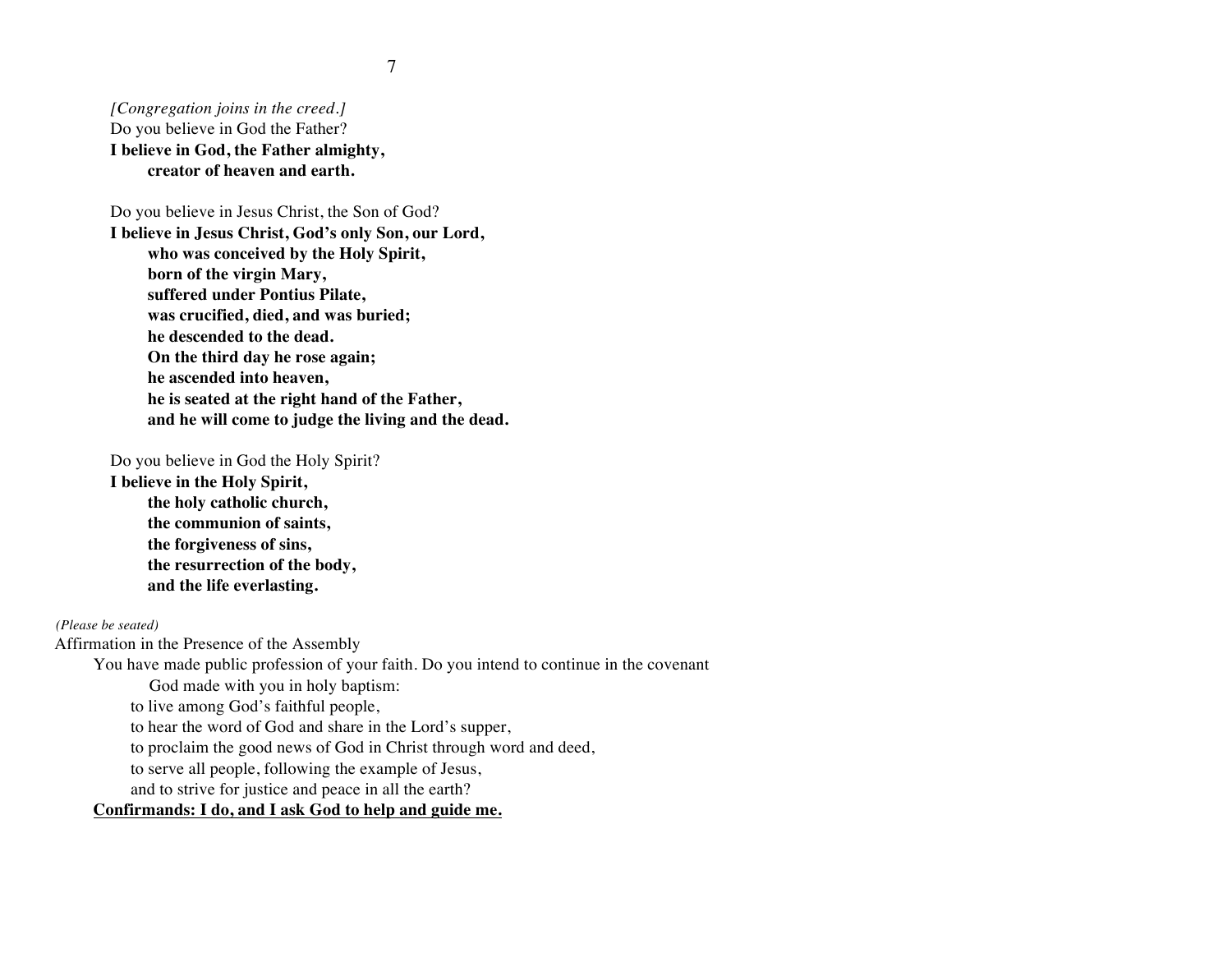People of God, do you promise to support these sisters and brothers and pray for them in their life in Christ?

### **We do, and we ask God to help and guide us.**

- Let us pray. We give you thanks, O God, that through water and the Holy Spirit you give us new birth, cleanse us from sin, and raise us to eternal life.
- *[Stir up in --name-- the gift of your Holy Spirit: the spirit of wisdom and understanding, the spirit of counsel and might, the spirit of knowledge and the fear of the Lord, the spirit of joy in your presence, both now and forever. Amen.]*

#### Congregational Blessing

Let us rejoice with these sisters and brothers in Christ.

# **We rejoice with you in the life of baptism. Together we will give thanks and praise to God and proclaim the good news to all the world.**

### **(10:15 Service continues here)**

*(Please be seated)* Baptism of Jack Arthur Weins

Presentation *(Please stand as you are able)* Profession of Faith

- People of God, I ask you to profess your faith in Christ Jesus, reject sin, and confess the faith of the church.
- Do you renounce the devil and all the forces that defy God, the powers of this world that rebel against God, and the ways of sin that draw you from God?

### **I renounce them.**

Do you believe in God the Father? **I believe in God, the Father almighty, creator of heaven and earth.**

Do you believe in Jesus Christ, the Son of God? **I believe in Jesus Christ, God's only Son, our Lord, who was conceived by the Holy Spirit, born of the virgin Mary, suffered under Pontius Pilate,**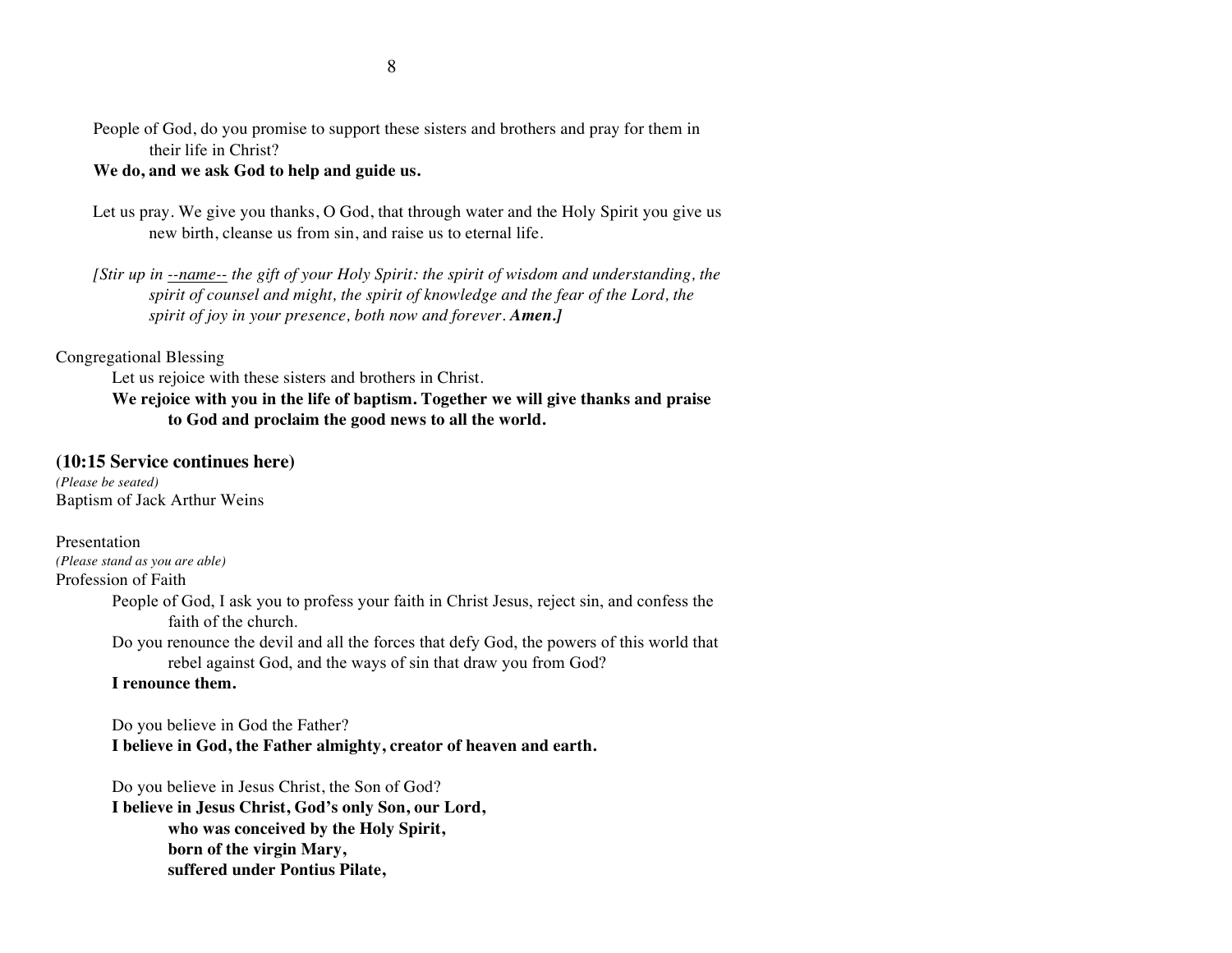**was crucified, died, and was buried; he descended to the dead. On the third day he rose again; he ascended into heaven, he is seated at the right hand of the Father, and he will come to judge the living and the dead.**

Do you believe in God the Holy Spirit?

**I believe in the Holy Spirit, the holy catholic church, the communion of saints, the forgiveness of sins, the resurrection of the body, and the life everlasting.**

Thanksgiving at the Font

The Lord be with you.

**And also with you.** Let us give thanks to the Lord our God. **It is right to give our thanks and praise.**

Prayer

*(Please be seated)* Baptism

Presentation of the Baptismal Candle

Welcome

Let us welcome the newly baptized.

**We welcome you into the body of Christ and into the mission we share. Join us in giving thanks and praise to God and bearing God's creative and redeeming word to all the world.**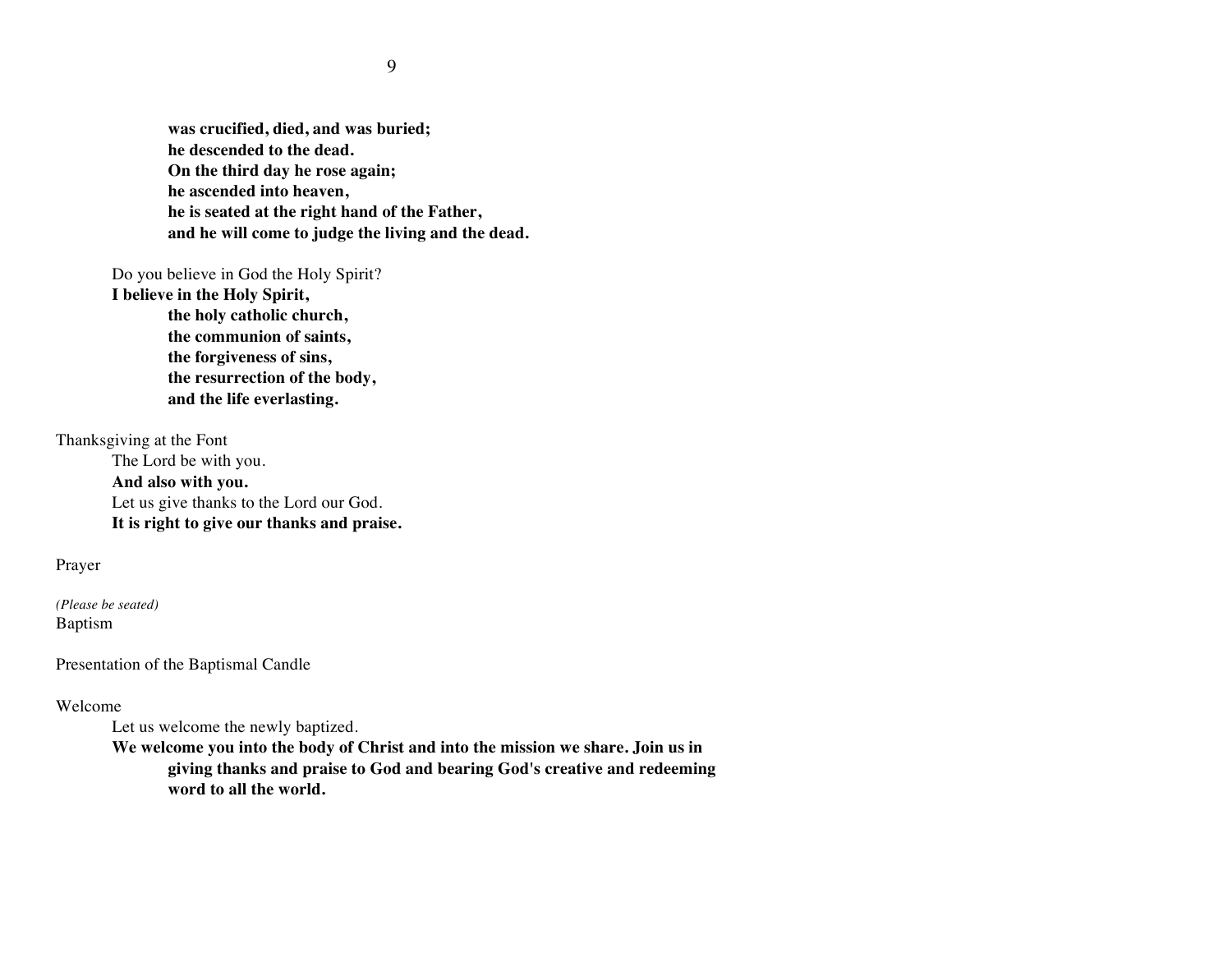# **(8:30 & 10:15 Services continue here)**

*(Please stand as you are able)*

Prayer of Intercession

Filled with the Holy Spirit, we join with the church in every place, praying for the world and the church, and all people in need.

... Lord, in your mercy, **hear our prayer.**

By the sure guidance of your Holy Spirit, O God, we lift up our prayers in trust and thanksgiving, through Jesus Christ our Lord.

**Amen.**

# **(10:15 Service continues here. 8:30 service continues on the next page)**

*(Please be seated)*

Graduation Recognition

O Spirit of God, bless the lives of these graduates with your gifts.

### **May their futures be filled with your goodness and grace.**

O Spirit of wisdom and understanding, we thank you for equipping these graduates to study and to learn.

# **May they continue to grow in all wisdom and understanding.**

O Spirit of counsel and might, we thank you for listening to the prayers of these graduates and empowering them to pursue their goals.

# **May they continue to be strengthened and encouraged by you.**

O Spirit of knowledge and fear of the Lord, we thank you for expanding the minds of these graduates and drawing them closer to you.

# **May they continue to remain faithful to you by following your will.**

O Spirit of joy in God's presence always, we thank you for this happy time in the lives of these graduates.

# **May they always be gladdened by your presence and your peace.**

Graduate Blessing

Let us pray. Almighty God, look with favor upon those who have completed another year of learning and growth. Give them courage, patience, and vision as they go their way; and strengthen us all in our vocation of witness to the world and service to others, for the sake of your whole creation and to the glory of your holy name both now and forever.

### **Amen.**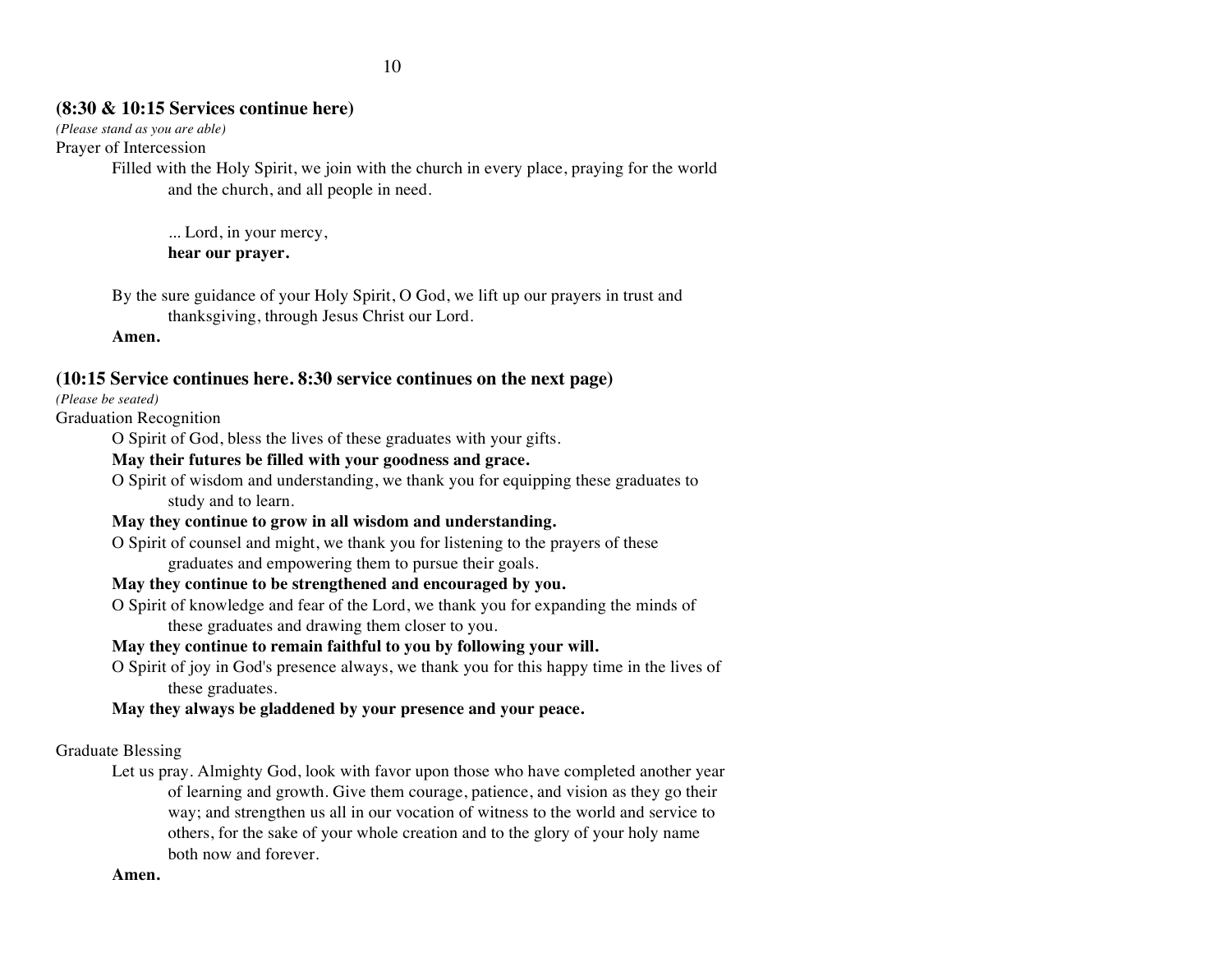# **(8:30 & 10:15 services continue here)**

*(Please stand as you are able)* Sharing the Peace of Christ

The peace of the Lord be with you all. **And also with you.**

# *Meal*

| (Please be seated) |       |                                                     |
|--------------------|-------|-----------------------------------------------------|
| Musical Offering   | 8:30  | For the Beauty of the Earth                         |
|                    |       | arr. J.D. Frizzell – Bells Angels                   |
|                    | 10:15 | <i>I Will Be a Child of Peace, Elaine Hagenberg</i> |
|                    |       | Kait McCullough, Pam Stokke-Ceci, Jennifer          |
|                    |       | Richter, Darla Hium                                 |

*(Please stand as you are able)*

Offering Prayer

Let us pray. God, you have unified your scattered family. You have restored your broken house. Gather these, our gifts. Together they are powerful. Even as we are powerful when united in Jesus Christ our Lord. **Amen.**

# Great Thanksgiving

The Lord be with you. **And also with you.** Lift up your hearts. **We lift them to the Lord.** Let us give thanks to the Lord our God. **It is right to give our thanks and praise.**

Eucharistic Prayer

Lord's Prayer

Gathered into one by the Holy Spirit, let us pray as Jesus taught us.

**Our Father in heaven, hallowed be your name,** 

**your kingdom come, your will be done,** 

**on earth as in heaven.**

**Give us today our daily bread.** 

**Forgive us our sins** 

**as we forgive those who sin against us.** 

**Save us from the time of trial and deliver us from evil.**

**For the kingdom, the power,** 

**and the glory are yours, now and forever. Amen.**